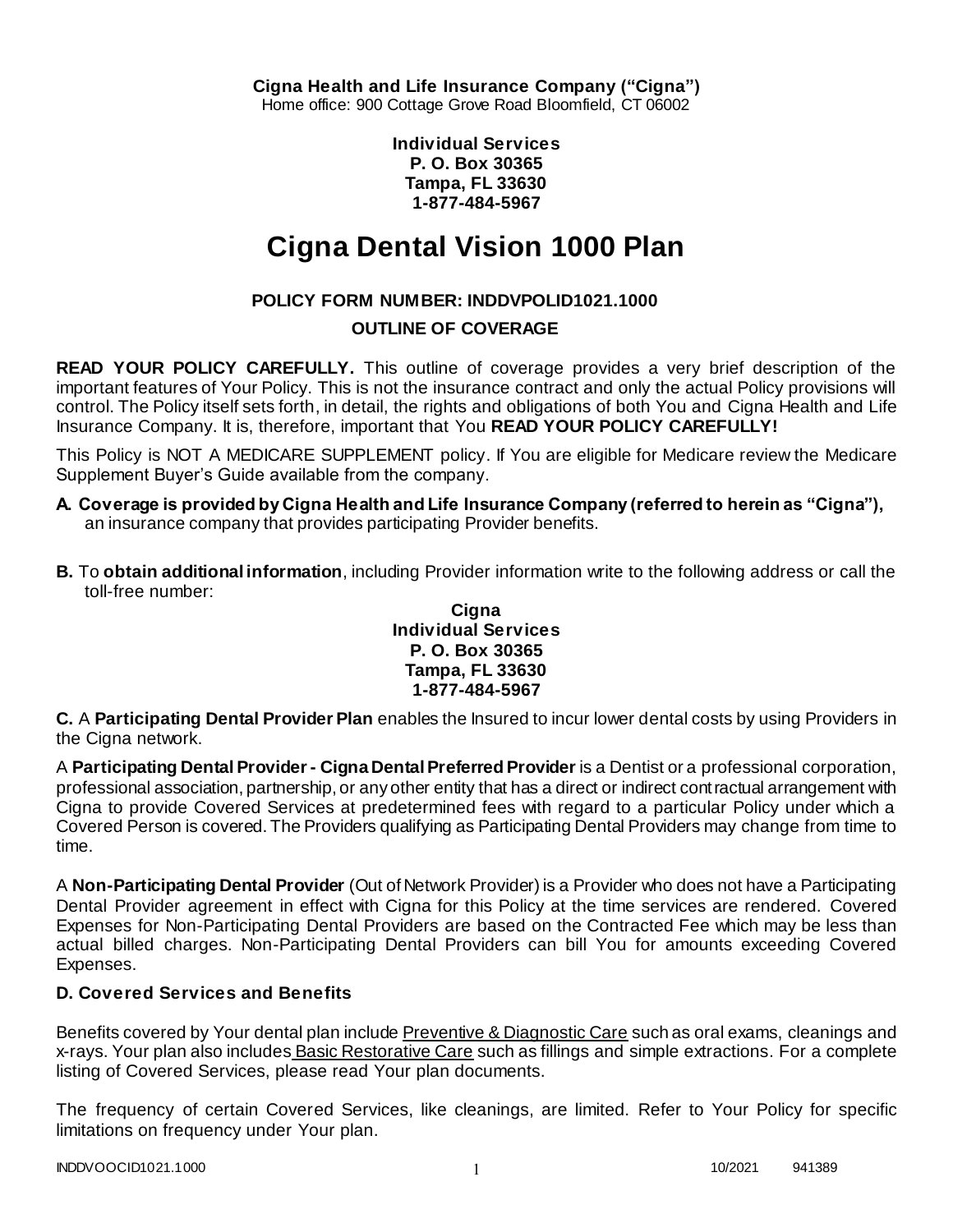### **Benefit Schedule**

The benefits outlined in the table below show the payment percentages for Covered Expenses **AFTER** any applicable Deductibles have been satisfied unless otherwise stated.

# **CIGNA DENTAL AND VISION INSURANCE** *The Schedule*

### **For You and Your Dependents**

### **The Schedule – Dental Benefits**

If You select a Participating Dental Provider, Your cost will be less than if You select a Non-Participating Dental Provider.

#### **Emergency Services**

The Benefit Percentage payable for Emergency Services charges made by a Non-Participating Dental Provider is the same Benefit Percentage as for Participating Dental Provider Charges. Dental Emergency services are required immediately to either alleviate pain or to treat the sudden onset of an acute dental condition. These are usually minor procedures performed in response to serious symptoms, which temporarily relieve significant pain, but do not effect a definitive cure, and which, if not rendered, will likely result in a more serious dental or medical complication.

#### **Dental Deductibles**

Dental Deductibles are expenses to be paid by You or Your Dependent. Dental Deductibles are in addition to any Coinsurance. Once the Dental Deductible maximum in The Schedule has been reached You and Your family need not satisfy any further dental deductible for the rest of that year.

#### **Participating Dental Provider Payment**

Participating Dental Provider services are paid based on the Contracted Fee agreed upon by the Provider and Cigna.

#### **Non-Participating Dental Provider Payment**

Non-Participating Dental Provider services are paid based on the Contracted Fee.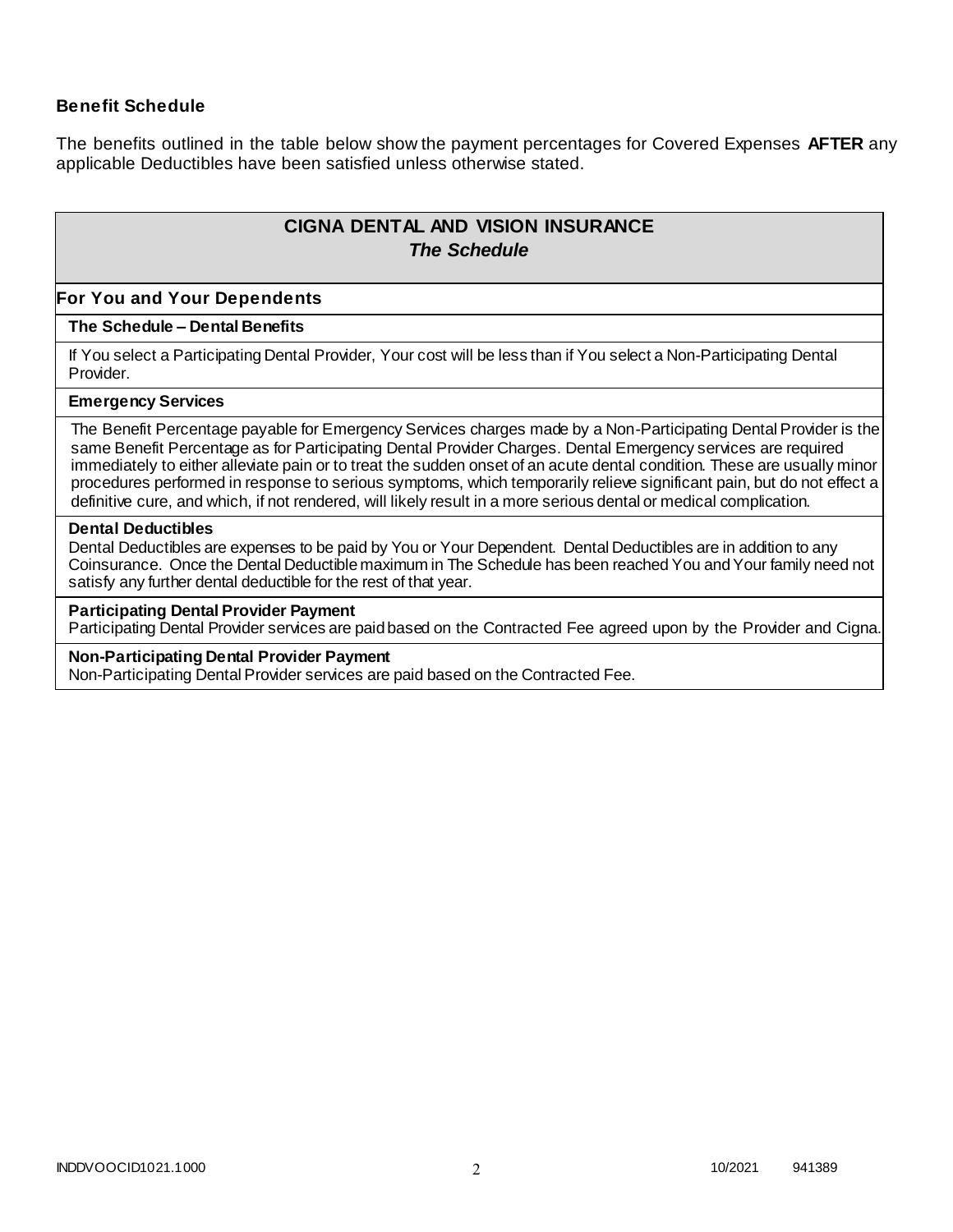| DENTAL BENEFIT HIGHLIGHTS                                                                                                                              |                                                  |
|--------------------------------------------------------------------------------------------------------------------------------------------------------|--------------------------------------------------|
| Classes I, II<br><b>Calendar Year Maximum</b>                                                                                                          | \$1,000 per person                               |
| <b>Calendar Year Dental Deductible</b><br>Individual                                                                                                   | \$50 per person                                  |
|                                                                                                                                                        | Not Applicable to Class I                        |
| <b>Family Maximum</b>                                                                                                                                  | \$150 per family                                 |
|                                                                                                                                                        | Not Applicable to Class I                        |
| <b>Class I</b>                                                                                                                                         | The Percentage of Covered Expenses the Plan Pays |
| Preventive Care<br>Oral Exams<br>Routine Cleanings<br>Routine X-rays<br><b>Fluoride Application</b><br>Sealants<br>Space Maintainers (non-orthodontic) | 100%                                             |
| <b>Class II</b>                                                                                                                                        | The Percentage of Covered Expenses the Plan Pays |
| <b>Basic Restorative</b><br>Fillings<br>Oral Surgery, Simple Extractions<br>Emergency Care to Relieve Pain<br>Non-Routine X-rays                       | 70% after dental deductible                      |

| The Schedule - Vision Benefits                                                                  |                                                                                         |
|-------------------------------------------------------------------------------------------------|-----------------------------------------------------------------------------------------|
| <b>VISION BENEFIT HIGHLIGHTS</b>                                                                |                                                                                         |
| Eye Examinations, including refraction                                                          | The plan pays 30% of expenses, not to exceed a \$50 calendar<br>year maximum per person |
| Materials (corrective eyeglasses or contact<br>lenses, including fittings and follow-up visits) | \$100 calendar year maximum per person                                                  |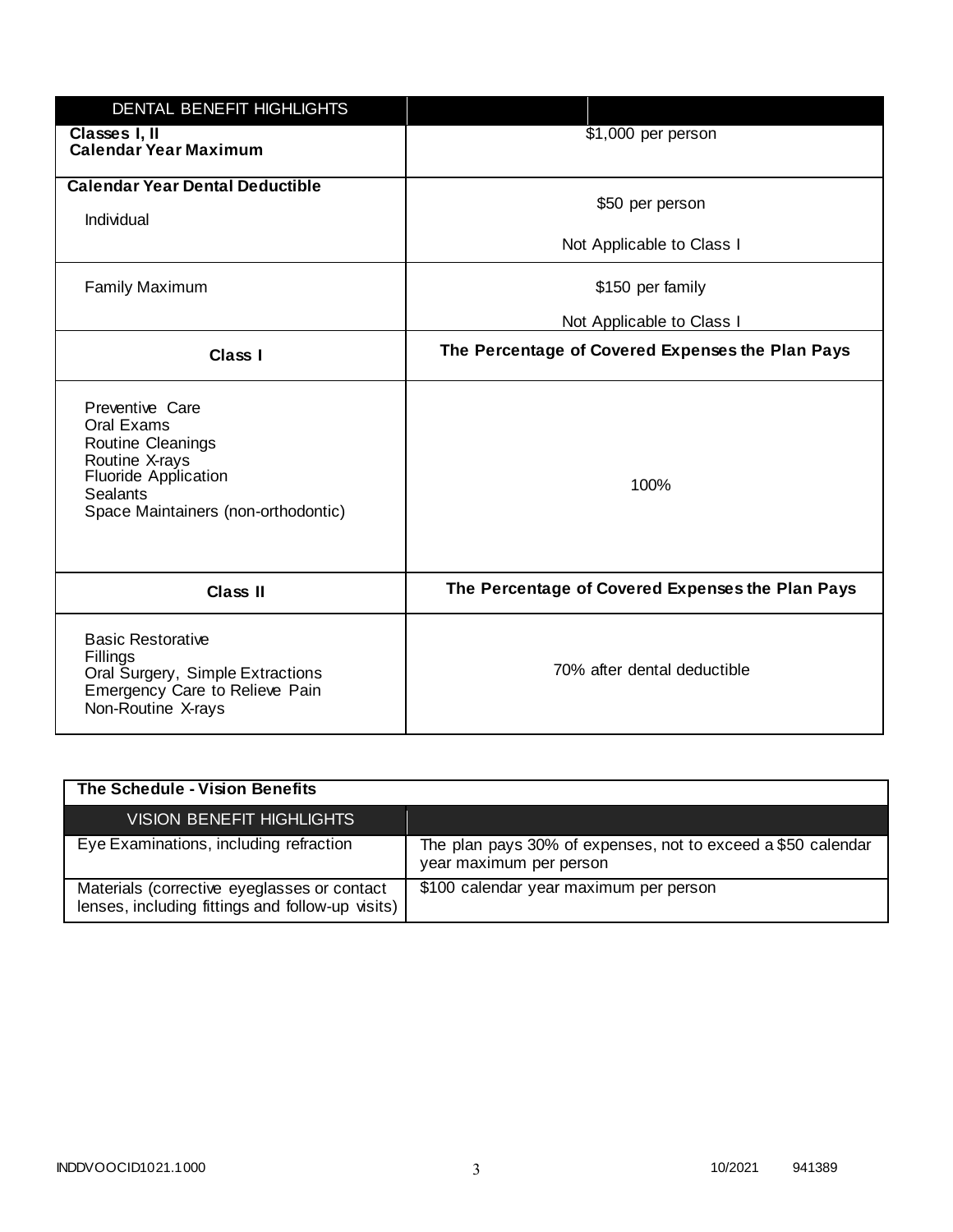### **Waiting Periods**

There is no waiting period for Class I or II dental benefits or for vision benefits.

# **Missing Teeth Limitation**

There is no payment for replacement of teeth that are missing when a person first becomes insured.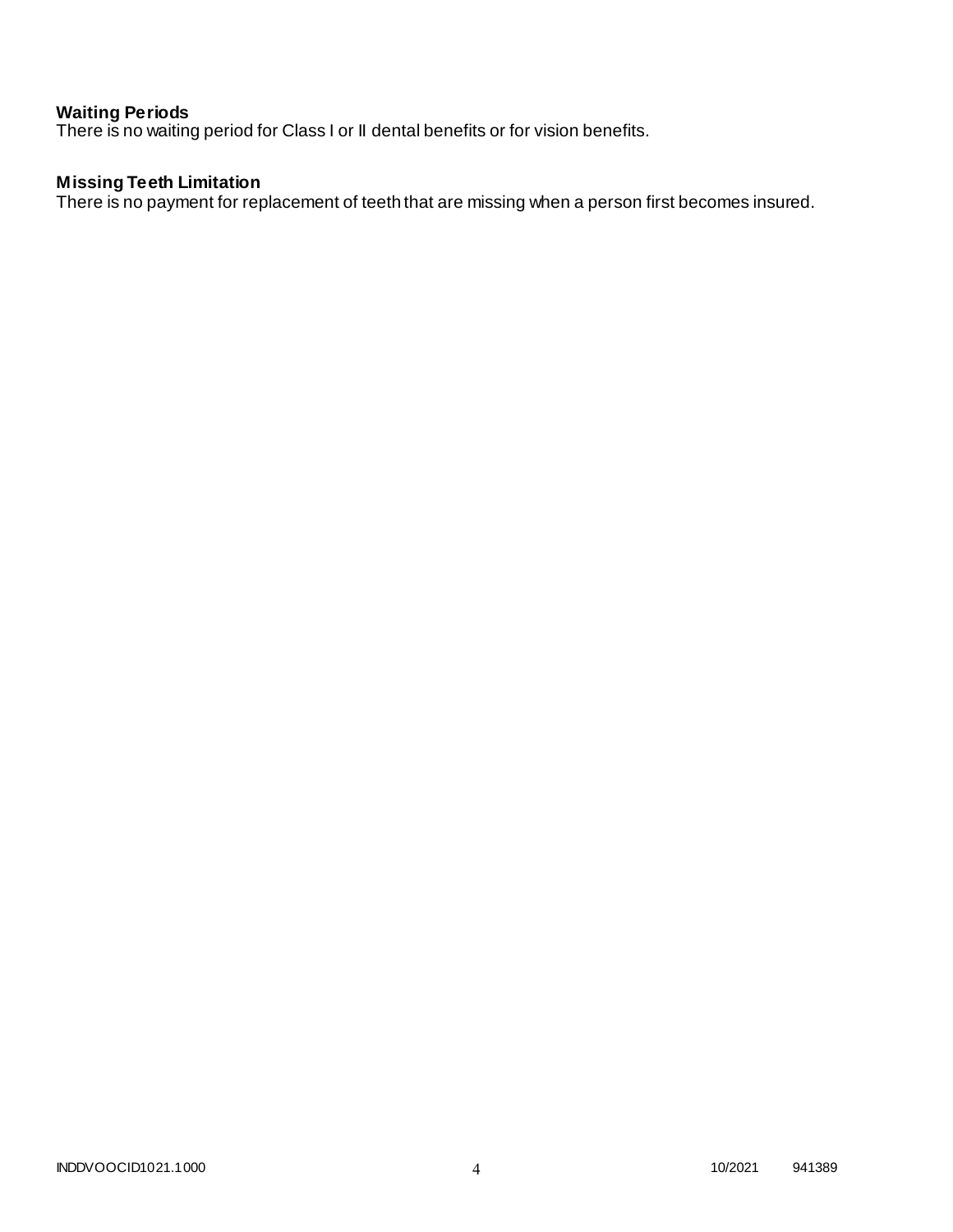# **E. Insured's Financial Responsibility**

The Insured is responsible for paying the monthly or quarterly premium on a timely basis. The Insured is also responsible to pay Providers for charges that are applied to the Deductibles, Coinsurance, and any amounts charged by Non-Participating Dental Providers in excess of the Contracted Fee. In addition, any charges for Medically Necessary and/or Dentally Necessary items that are excluded under the Policy are the responsibility of the Insured.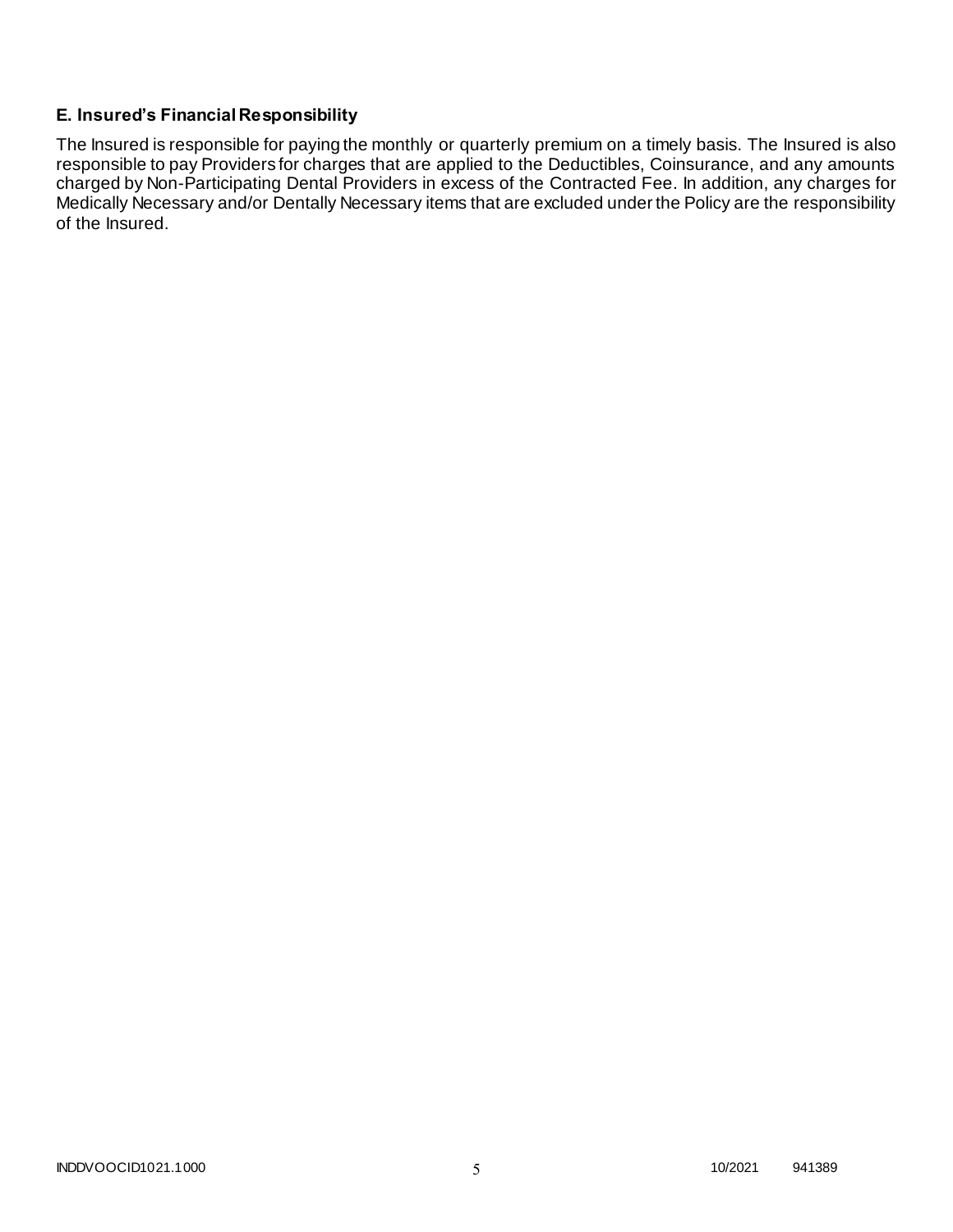# **F. Exclusions And Limitations: What Is Not Covered By This Policy**

# **Expenses Not Covered**

Covered Expenses will not include, and no payment will be made for:

- procedures which are not included in the list of Covered Dental Services or Covered Vision Services;
- cone beam imaging;
- instruction for plaque control, oral hygiene and diet;
- core build-ups;
- veneers;
- precious or semi-precious metals for crowns, bridges and abutments;
- restoration of teeth which have been damaged by erosion, attrition or abrasion;
- bite registrations; precision or semi-precision attachments; or splinting;
- implants or implant related services;
- orthodontic treatment, except for the treatment of cleft lip and cleft palate;
- general anesthesia or intravenous sedation, when used for the purposes of anxiety control or patient management is not covered; may be considered only when medically or dentally necessary and when in conjunction with covered complex oral surgery;
- athletic mouth guards;
- services performed solely for cosmetic reasons, except for reconstructive surgery when the service is incidental to or follows surgery resulting from trauma, infection or other diseases;
- personalization or decoration of any dental device or dental work;
- replacement of an appliance per benefit guidelines;
- services that are medical in nature:
- services and supplies received from a hospital;
- prescription drugs;
- plano lenses;
- VDT (video display terminal)/computer eyeglass benefit;
- medical or surgical treatment of the eyes;
- any type of corrective vision surgery, including LASIK surgery, radial ketatonomy (RK), automated lamellar keratoplasty (ALK), or conductive keratoplasty (CK);
- Orthoptic or vision training and any associated supplemental testing;
- any eye examination, or any corrective eyewear, required by an employer as a condition of employment;
- safety eyewear;
- sub-normal vision aids or non-prescription lenses; or
- Magnification or low vision aids not shown as covered in the Schedule of Vision Coverage.

# **General Limitations**

No payment will be made for expenses incurred for You or any one of Your Dependents:

- For services not specifically listed as Covered Services in this Policy;
- For services or supplies that are not Medically Necessary;
- For services received before the Effective Date of coverage;

INDDVOOCID1021.1000 6 10/2021 941389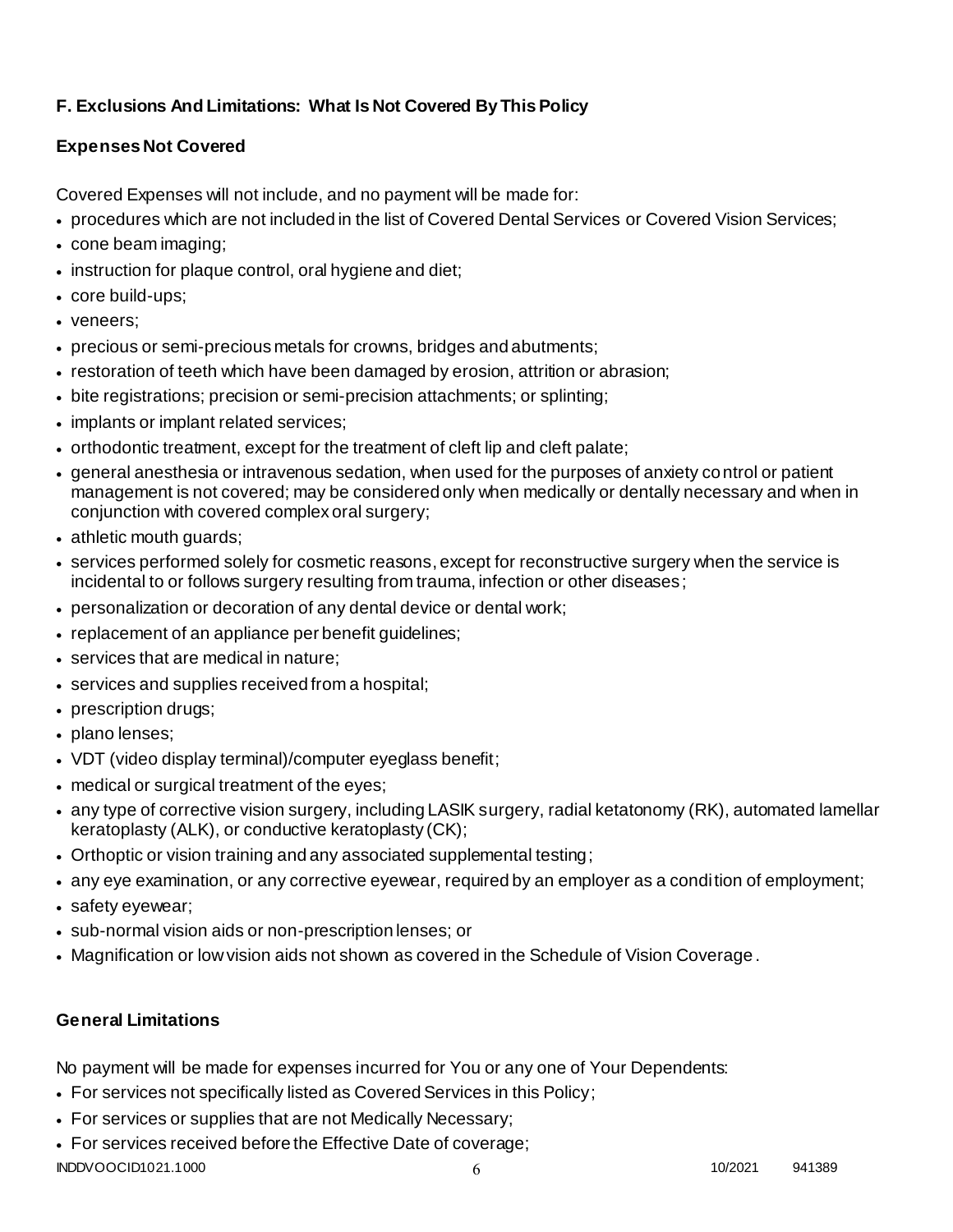- For services received after coverage under this Policy ends;
- For services for which You have no legal obligation to pay or for which no charge would be made if You did not have insurance coverage;
- For Professional services or supplies received or purchased directly or on Your behalf by anyone, including a Provider, from any of the following:
	- **Yourself or Your employer;**
	- a person who lives in the Covered Person's home, or that person's employer;
	- a person who is related to the Covered Person by blood, marriage or adoption, or that person's employer.
- for or in connection with an Injury arising out of, or in the course of, any employment for wage or profit;
- for or in connection with a Sickness which is covered under any workers' compensation or similar law;
- for charges made by a Hospital owned or operated by or which provides care or performs services for, the United States Government, if such charges are directly related to a condition which occurred while serving in the military or an associated auxiliary unit;
- services or supplies received due to an act of war, declared or undeclared while serving in the military or an associated auxiliary unit;
- to the extent that payment is unlawful where the person resides when the expenses are incurred;
- for charges which the person is not legally required to pay;
- for charges which would not have been made if the person had no insurance;
- to the extent that billed charges exceed the rate of reimbursement as described in the Schedule;
- for charges for unnecessary care, treatment or surgery not prescribed by or upon the direction of a licensed Provider, acting within the scope of his or her license;
- to the extent that You or any of Your Dependents is in any way paid or entitled to payment for those expenses by or through a public program, other than Medicaid;
- for or in connection with experimental procedures or treatment methods not approved by the American Dental Association or the appropriate dental specialty society;
- Procedures that are a covered expense under any other plan which provides dental or vision benefits;
- To the extent that benefits are paid or payable for those expenses under the mandatory part of any auto insurance policy written to comply with a "no-fault" insurance law or an uninsured motorist insurance law. Cigna will take into account any adjustment option chosen under such part by You or any one of Your Dependents.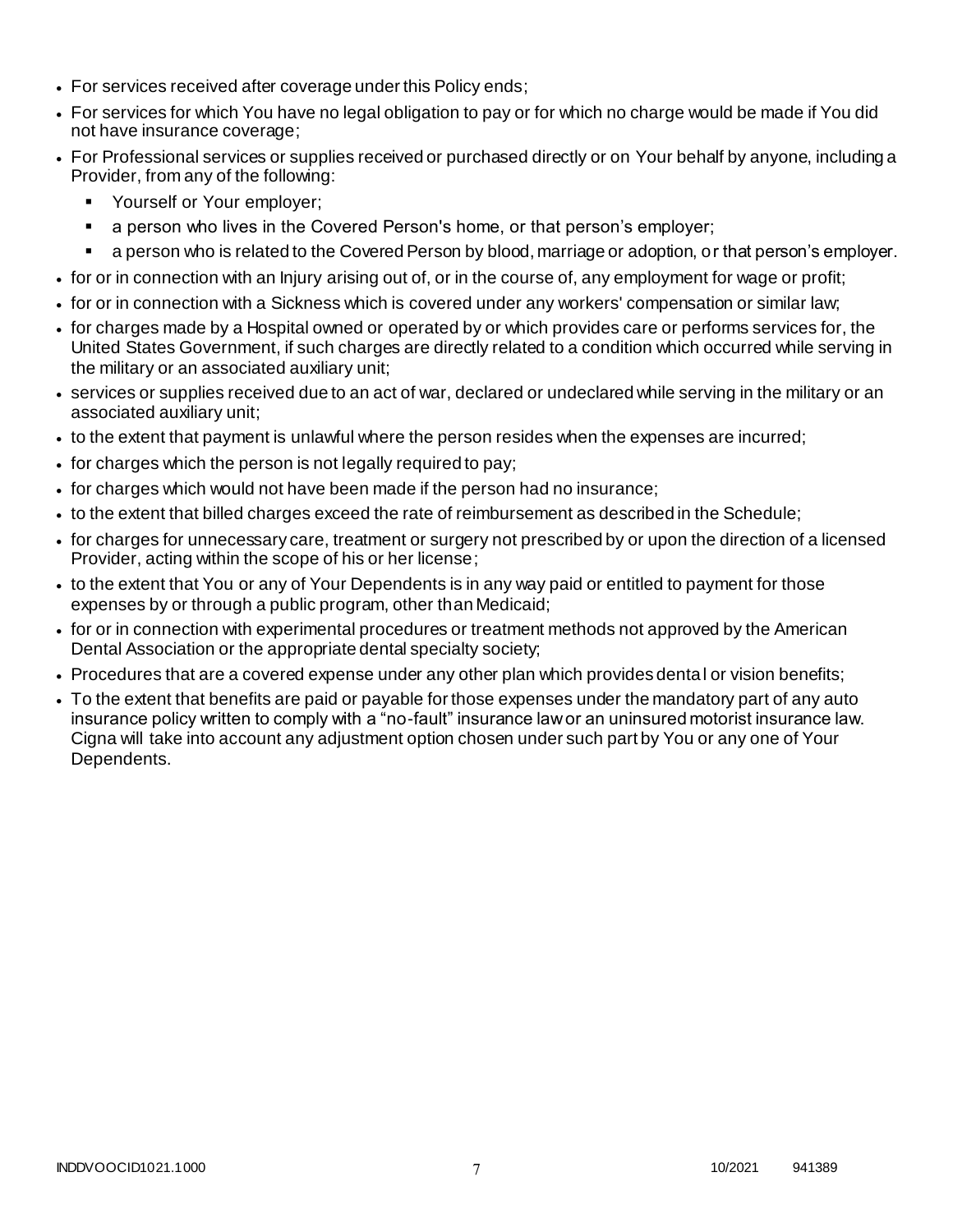# **G. Predetermination of Dental Benefits Program**

Predetermination of Benefits is a voluntary review of a Dentist's proposed treatment plan and expected charges. It is not preauthorization of service and is not required.

The treatment plan should include supporting pre-operative x-rays and other diagnostic materials as requested by Cigna's dental consultant. If there is a change in the treatment plan, a revised plan should be submitted.

Cigna will determine covered dental expenses for the proposed treatment plan. If there is no Predetermination of Benefits, Cigna will determine covered dental expenses when it receives a claim.

Review of proposed treatment is advised whenever extensive dental work is recommended when charges exceed **\$500**.

Predetermination of Benefits is not a guarantee of a set payment. Payment is based on the services that are actually delivered and the coverage in force at the time services are completed.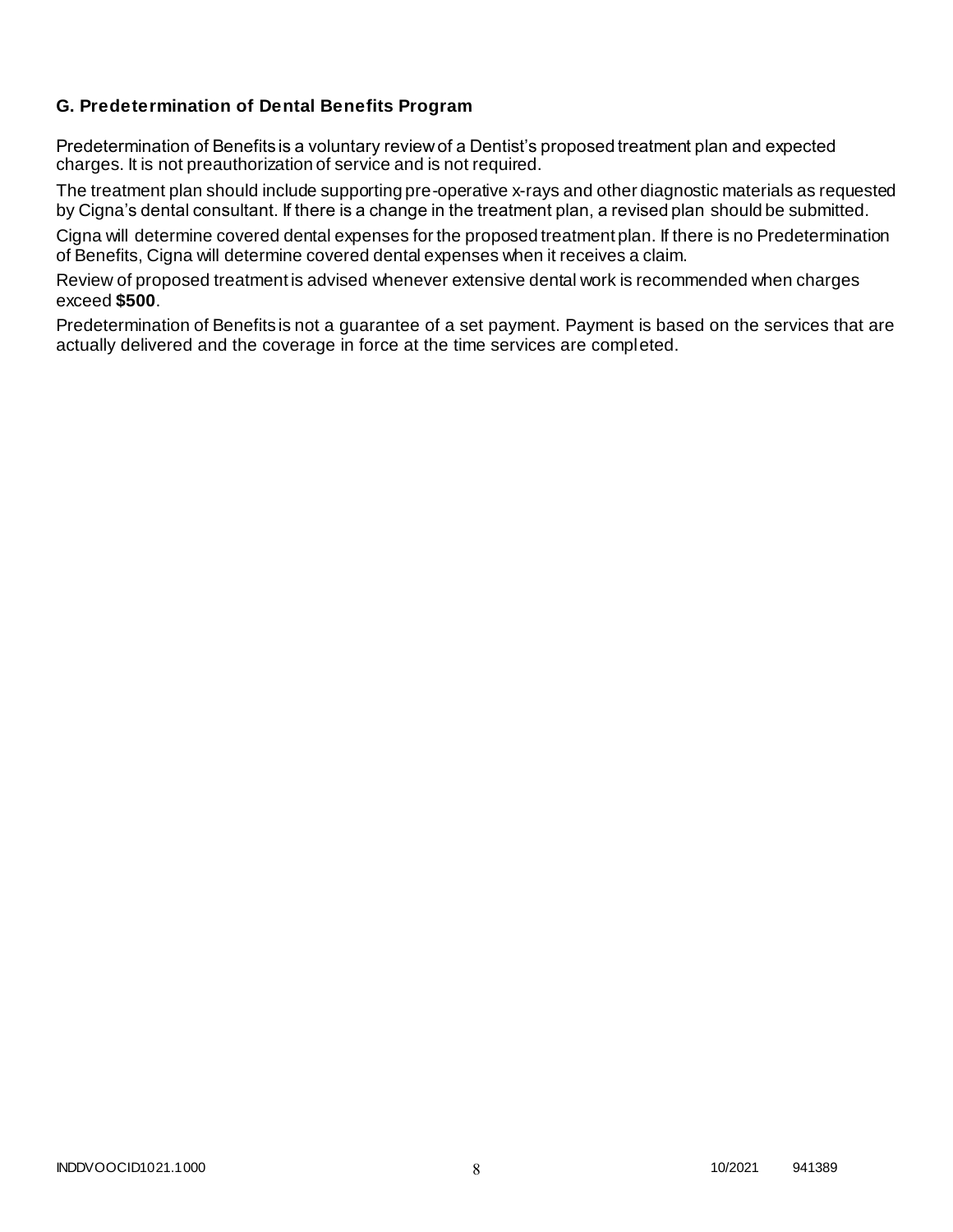### **H. General Provisions**

# **WHEN YOU HAVE A COMPLAINT OR AN APPEAL**

For the purposes of this section, any reference to "You," "Your" or "Yourself" also refers to a representative or Provider designated by You to act on Your behalf, unless otherwise noted.

We want You to be completely satisfied with the care You receive. That is why We have established a process for addressing Your concerns and solving Your problems.

### **Start with Member Services**

We are here to listen and help. If You have a concern regarding a person, a service, the quality of care, or contractual benefits, You can call Our toll-free number and explain Your concern to one of Our Customer Service representatives. You can also express that concern in writing. Please call or write to Us at the following:

Customer Services Toll-Free Number or address on mycigna.com, explanation of benefits or claim form

We will do Our best to resolve the matter on Your initial contact. If We need more time to review or investigate Your concern, We will get back to You as soon as possible, but in any case within 30 days. If You are not satisfied with the results of a coverage decision, You can start the appeals procedure.

### **Appeals Procedure**

Cigna has a two step appeals procedure for coverage decisions. To initiate an appeal, You must submit a request for an appeal in writing within 365 days of receipt of a denial notice. You should state the reason why You feel Your appeal should be approved and include any information supporting Your appeal. If You are unable or choose not to write, You may ask to register Your appeal by telephone. Call or write to Us at the toll-free number or address on Your Benefit Identification card, explanation of benefits or claim form.

### **Level One Appeal**

Your appeal will be reviewed and the decision made by someone not involved in the initial decision. Appeals involving Medical Necessity or clinical appropriateness will be considered by a health care professional.

For level one appeals, We will respond in writing with a decision within 30 calendar days after We receive an appeal for a postservice coverage determination. If more time or information is needed to make the determination, We will notify You in writing to request an extension of up to 15 calendar days and to specify any additional information needed to complete the review.

If You are not satisfied with Our level-one appeal decision, You may request a level-two appeal.

### **Level Two Appeal**

If You are dissatisfied with Our level one appeal decision, You may request a second review. To start a level two appeal, follow the same process required for a level one appeal.

Most requests for a second review will be conducted by the Appeals Committee, which consists of at least three people. Anyone involved in the prior decision may not vote on the Committee. For appeals involving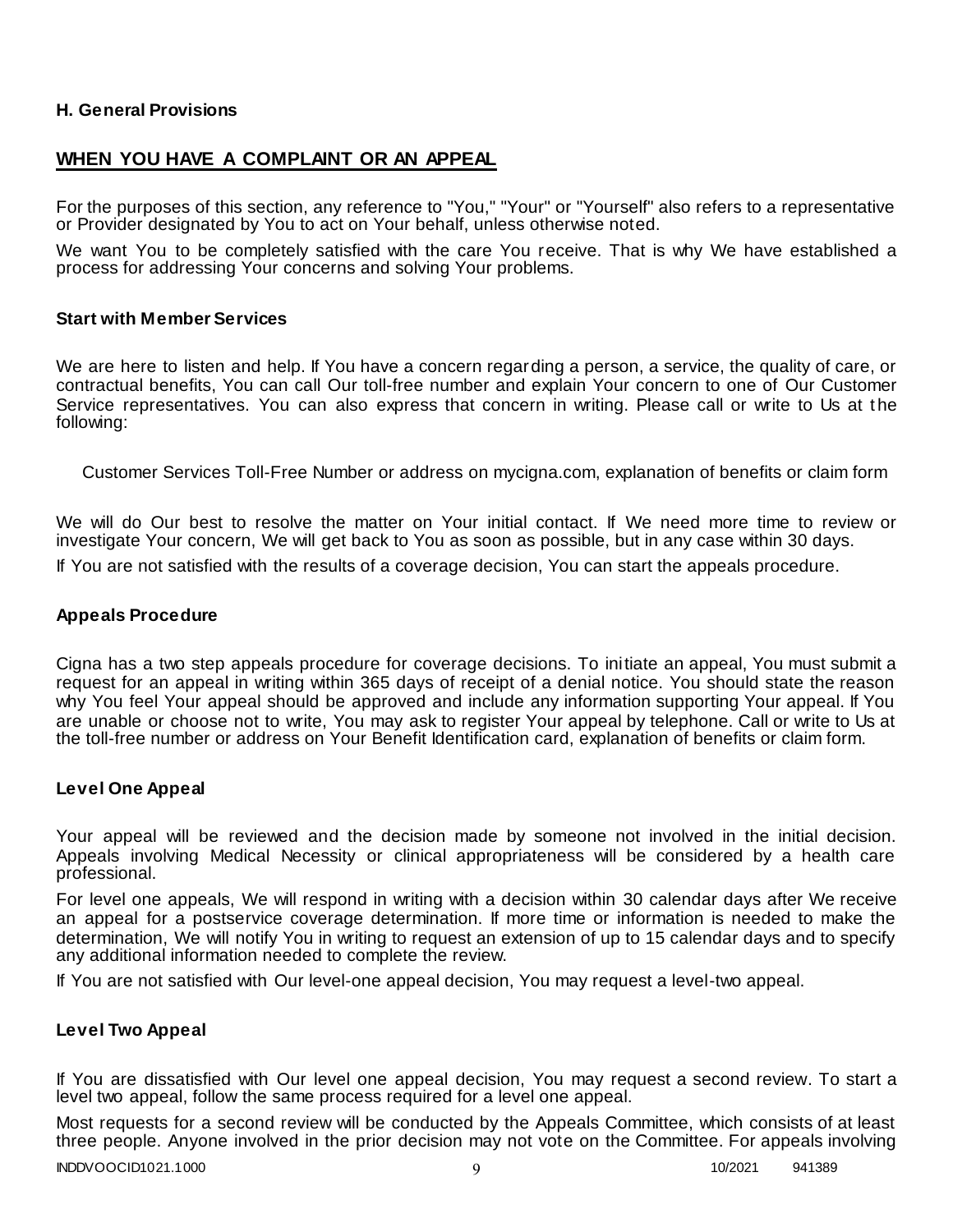Medical Necessity or clinical appropriateness, the Committee will consult with at least one Dentist reviewer in the same or similar specialty as the care under consideration. You may present Your situation to the Committee in person or by conference call.

For level two appeals We will acknowledge in writing that We have received Your request and schedule a Committee review. For postservice claims, the Committee review will be completed within 30 calendar days. If more time or information is needed to make the determination, We will notify You in writing to request an extension of up to 15 calendar days and to specify any additional information needed by the Committee to complete the review. You will be notified in writing of the Committee's decision within five working days after the Committee meeting, and within the Committee review time frames above if the Committee does not approve the requested coverage.

### **Notice of Benefit Determination on Appeal**

Every notice of an appeal decision will be provided in writing or electronically and, if an adverse determination, will include:

- (1) the specific reason or reasons for the denial decision;
- (2) reference to the specific Policy provisions on which the decision is based;
- (3) a statement that the claimant is entitled to receive, upon request and free of charge, reasonable access to and copies of all documents, records, and other Relevant Information as defined;
- (4) upon request and free of charge, a copy of any internal rule, guideline, protocol or other similar criterion that was relied upon in making the adverse determination regarding Your appeal, and an explanation of the scientific or clinical judgment for a determination that is based on a medical necessity, experimental treatment or other similar exclusion or limit.

### **Relevant Information**

Relevant Information is any document, record, or other information which was relied upon in making the benefit determination; was submitted, considered, or generated in the course of making the benef it determination, without regard to whether such document, record, or other information was relied upon in making the benefit determination; demonstrates compliance with the administrative processes and safeguards required by federal law in making the benefit determination; or constitutes a statement of policy or guidance with respect to the plan concerning the denied treatment option or benefit or the claimant's diagnosis, without regard to whether such advice or statement was relied upon in making the ben efit determination.

You can contact the Idaho Department of Insurance Consumer Affairs Office at:

700 W State Street, 3rd Floor

P.O. Box 83720 Boise, ID 83720-0043

1-800-721-3272 or 208-334-4250 or www.DOI.Idaho.gov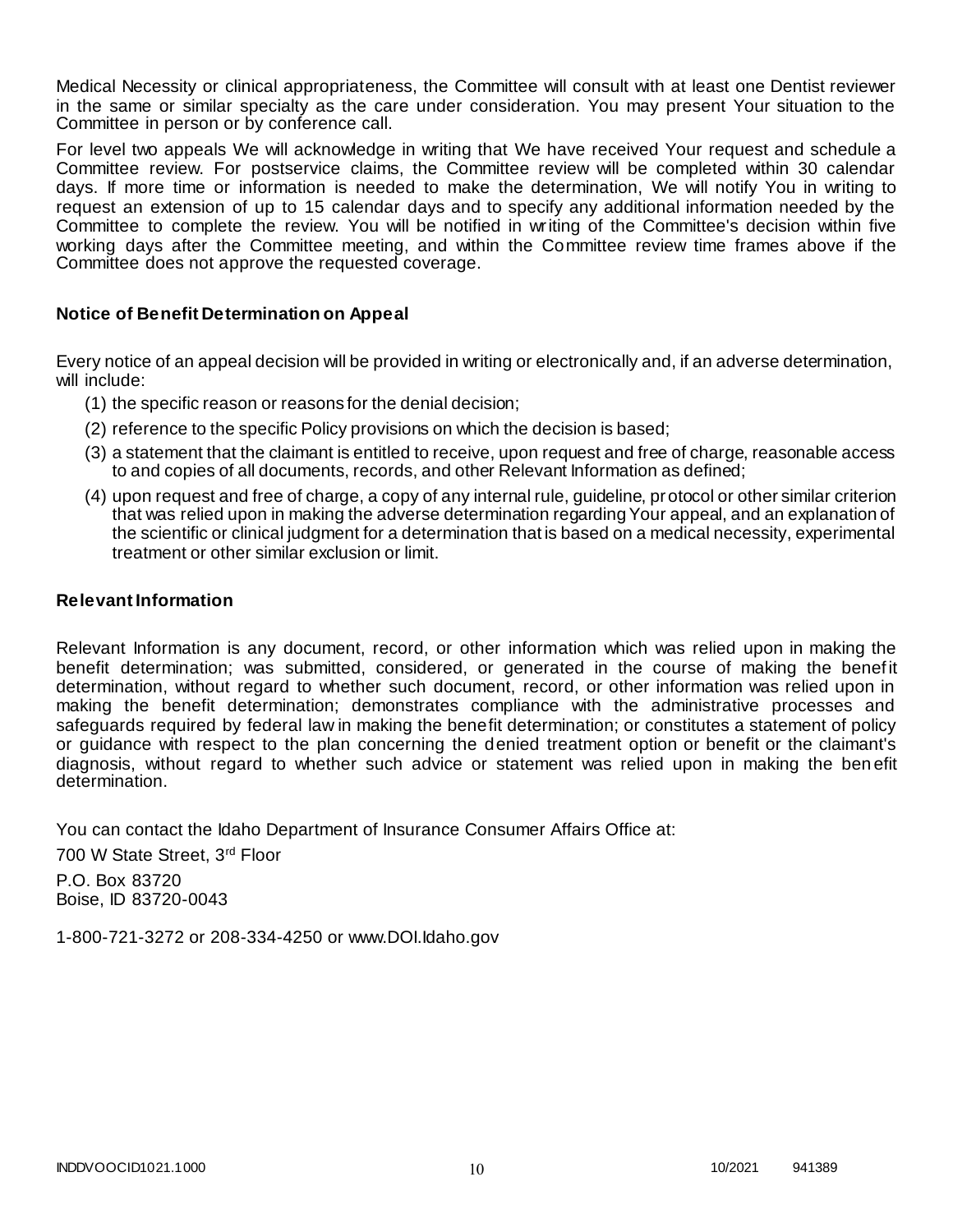# **I. Participating Dental Providers**

Cigna will provide a current list of Dentists currently participating with Cigna and their locations to each Covered Person upon request.

To verify if a Dentist is currently participating with Cigna and is accepting new Cigna Insureds, the Covered Person should visit Our website at mycigna.com.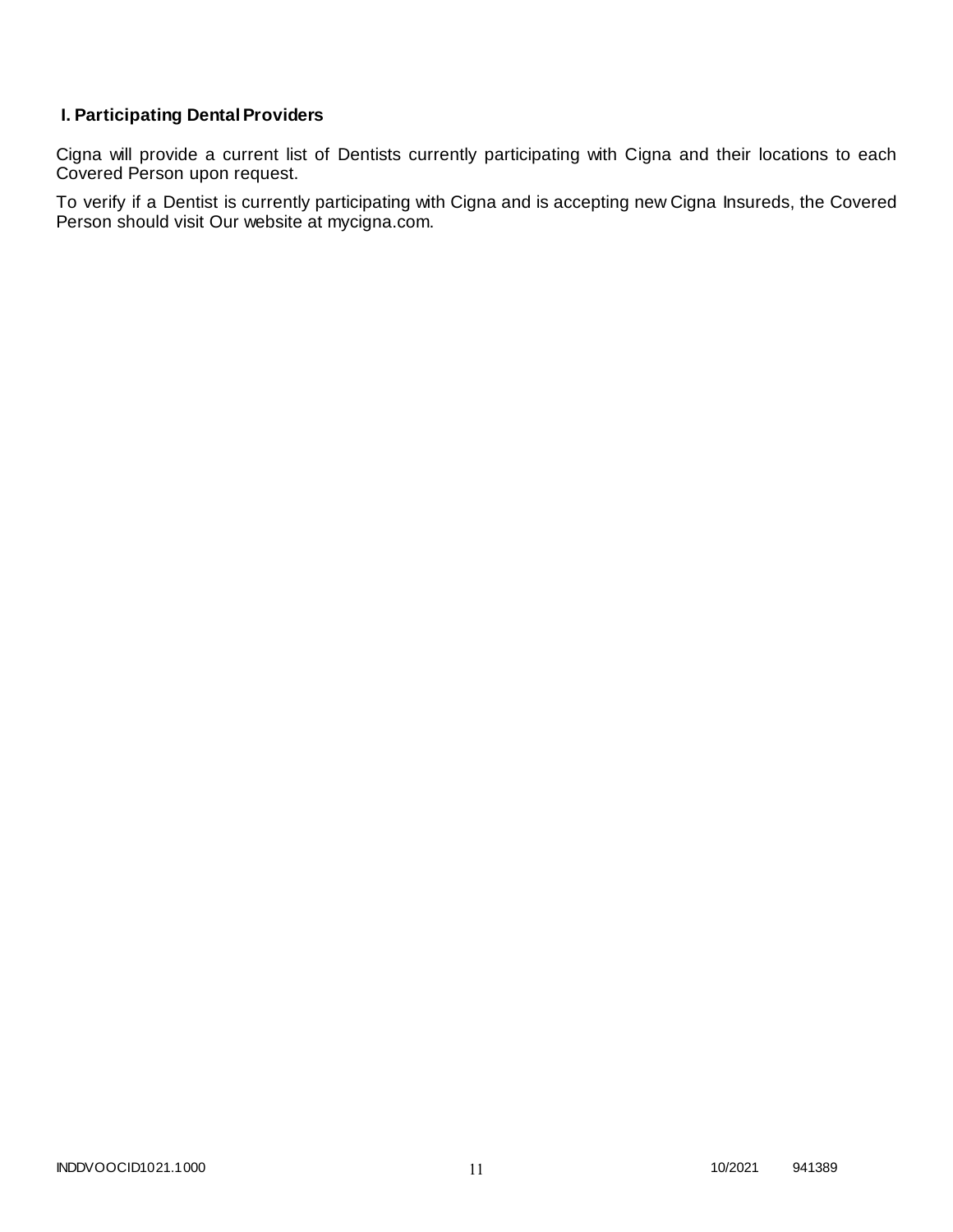### **J. Renewability, Eligibility, and Continuation**

1. The Policy will renew except for the specific events stated in the Policy. Cigna may change the premiums of the Policy with 60 days written notice to the Insured. However, Cigna will not refuse to renew or change the premium schedule for the Policy on an individual basis, but only for all Insureds in the same class and covered under the same Policy as You.

2. The individual plan is designed for residents of Idaho who are not enrolled under or covered by any other group or individual health coverage. You must notify Cigna of all changes that may affect any Covered Person's eligibility under the Policy.

3. You or Your Dependent(s) will become ineligible for coverage:

- When premiums are not paid according to the due dates and grace periods described in the premium section.
- With respect to Your Spouse, Domestic Partner, or partner to a Civil Union: when the Spouse is no longer married to the Insured or when the union is dissolved.
- With respect to You and Your Family Member(s): when You no longer meet the requirements listed in the Conditions of Eligibility section;
- The date the Policy terminates.
- When the Insured no longer lives in the Service Area.

4. If a Covered Person's eligibility under this Plan would terminate due to the Insured's death, divorce or if other Dependents would become ineligible due to age or no longer qualify as dependents for coverage under this Plan; except for the Insured's failure to pay premium, the Covered Person's insurance will be continued if the Covered Person exercising the continuation right notifies Cigna and pays the appropriate monthly premium within 60 days following the date this Policy would otherwise terminate.